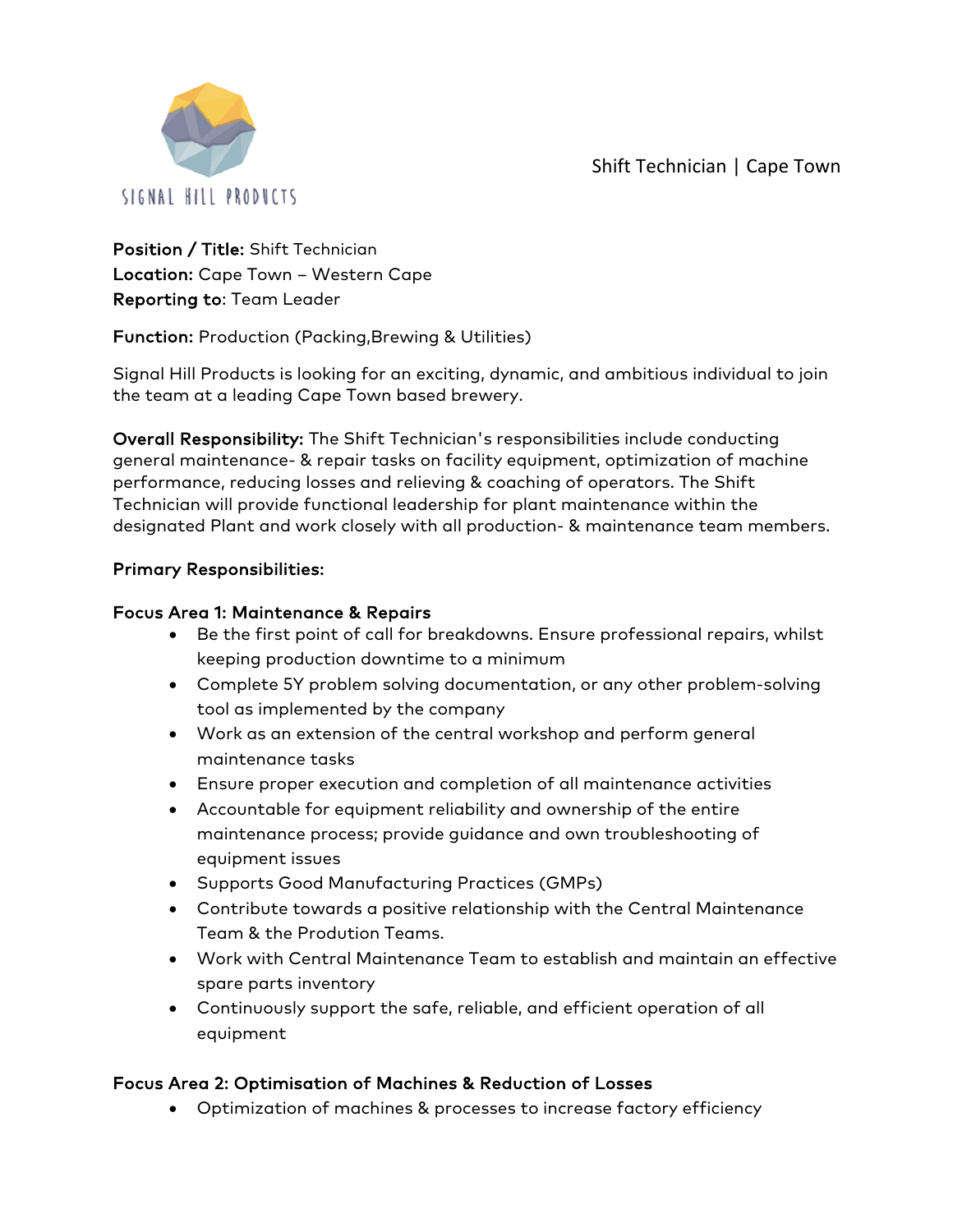• Optimization of machines & processes to reduce losses (dry goods, beer loss, cost, etc)

### Focus Area 3: Relieving & Coaching of Operators

- Coach operators on maintenance tasks
- Coach operators to optimize machines to increase factory efficiency
- Coach operators to reduce losses (dry goods, beer loss, cost, etc)
- Coach operators on 5Y problem solving, or any other problem solving tool as implemented by the company.
- Relieving operators from machines when necessary and operate machines and equipment according to the work instructions.
- Apply Fundamental/Situational Knowledge of Packaging Equipment and Processes
- Record waste and movement of product on the appropriate documentation or information systems.
- Carry out the required quality checks and analyses, and record the results on the appropriate information system
- Constantly review process performance against target, and recording short stops and correcting any out of controls
- Carry out autonomous operations as defined for the process areas
- Adhere to food safety related rules and activities as per factory instructions
- Complete required hand over to incoming shift team members, ensuring the issues relating to plant performance, quality and maintenance are communicated
- Maintain housekeeping standards in area of operation

#### Focus Area 4: Procedure and Protocol Management

- Develop, refine and document maintenance procedures
- Enforce protocol and good FMCG practices within the brewery
- Foster and promote continuous improvement and root cause analysis processes

#### Focus Area 5: Safety Management

- Respond quickly in the event of an emergency, notify appropriate personnel and follow safety protocol
- Support Safety Initiatives
- Perform Food Safety and Quality related activities as part of the FSMS and QC functions

#### Requirements of the Role: